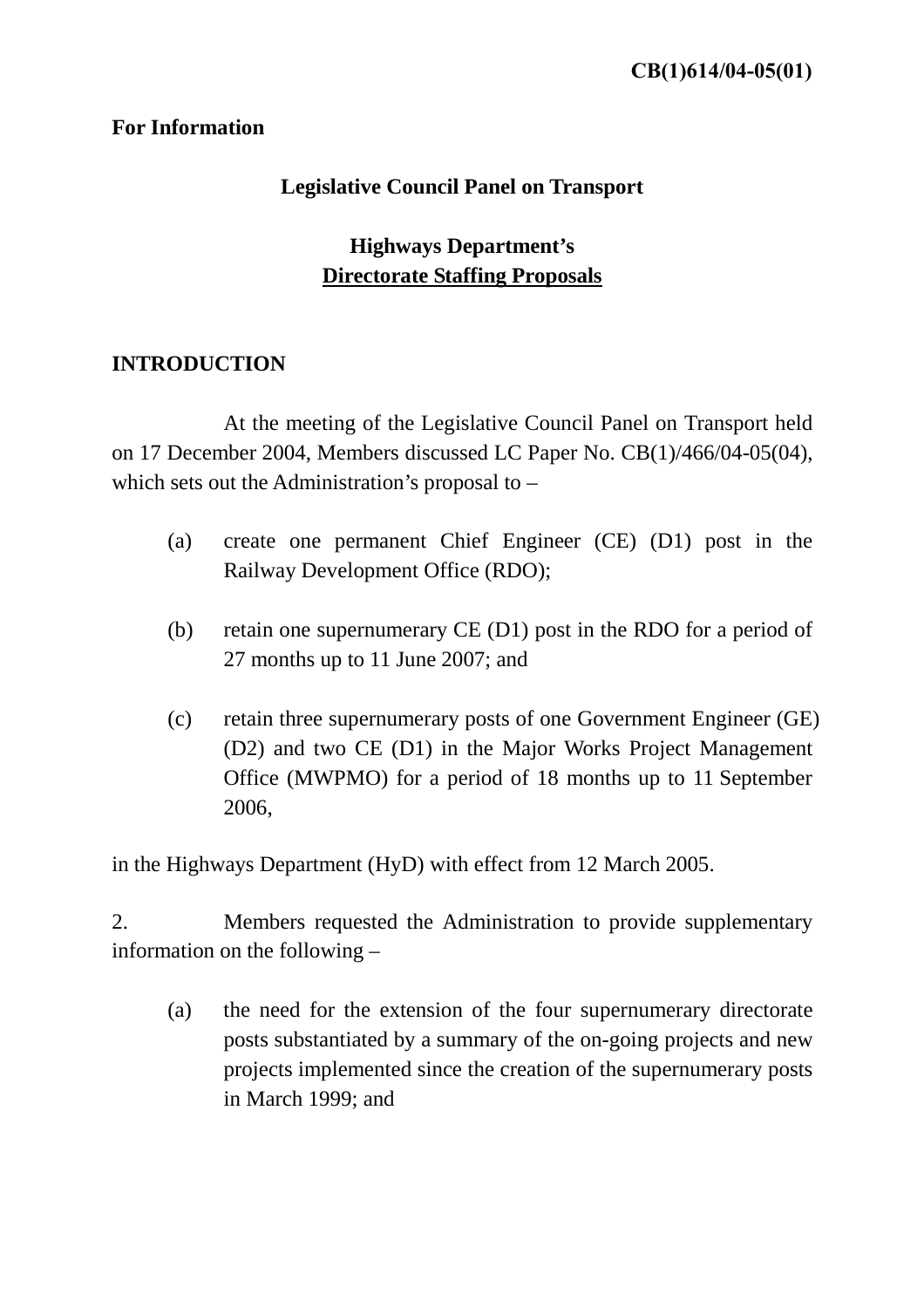(b) the need for the creation of the permanent post of Chief Engineer/Technical Services (CE/TS) in the RDO with further elaboration on his work on railway modelling.

## **THE ADMINISTRATION'S RESPONSE**

# **Need for Extension of the Four Supernumerary Directorate Posts**

### Three Supernumerary Posts in the Major Works Project Management Office

3. We announced in the 1997 Policy Address our commitment to implementing transport infrastructure projects to support and enhance the economic development, and land use and housing developments in Hong Kong. To take forward the series of planned highway infrastructure projects, three supernumerary posts in the MWPMO, viz. the Government Engineer/Major Works (3) (GE) (D2), Chief Engineer/Major Works 2-3 (CE) (D1) and Chief Engineer/Major Works 3-3 (CE)  $(D1)^1$ , were created in 1999 for a period of six years to strengthen the directorate support in the MWPMO in planning and implementing a number of strategic highway projects, including the Route 8 (known as Route 9 then) project, the Widening of the Yuen Long Highway, the Tsing Yi North Coastal Road, the Widening of Tolo/Fanling Highway, Improvement to Fan Kam Road and the Kam Tin Bypass, etc.

4. When seeking the approval of the Legislative Council for the creation of the three supernumerary posts in 1999, we were conscious of the need for adequate manpower support, including that at the directorate level, to take forward the implementation of the aforementioned mega highway projects. We therefore made an undertaking in our submission to the Legislative Council that we would review the continued need of the above posts before the end of the six-year period. Over the past years, we have made diligent efforts in taking forward the projects and a number of them (e.g. Tsing Yi North Coastal Road and Kam Tin Bypass) have been completed. However, since then, new

l

<sup>1</sup> The three posts were subsequently re-designated as Deputy Project Manager/Major Works (1) (DPM/MW(1)), Chief Engineer/Major Works 1-1 (CE/MW1-1) and Chief Engineer/Major Works 3-1 (CE/MW3-1) respectively.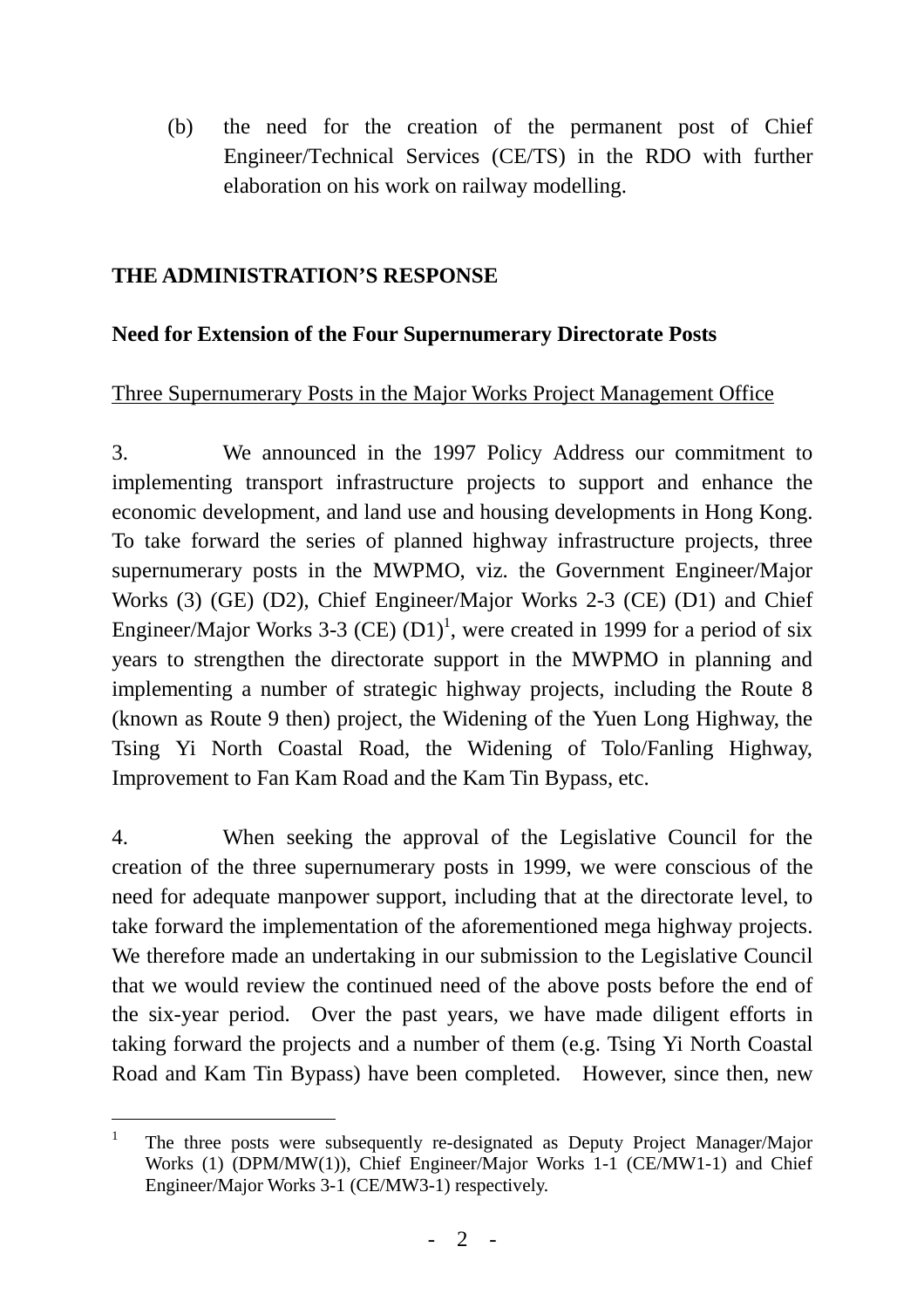projects have been taken on board and there have been changes in the implementation programmes of certain projects, which together have contributed to the need for extending the three supernumerary posts.

5. In the light of the anticipated increase in cross-boundary traffic demand, various cross-boundary highway infrastructure projects have been identified in recent years for fast-track implementation. These include the Hong Kong-Shenzhen Western Corridor (HK-SWC) (and the related Deep Bay Link (DBL)) and the New Boundary Bridge between Lok Ma Chau and Huanggang. The HK-SWC and the DBL, estimated to cost \$7.8 billion, commenced construction in mid-2003 with a target completion date of end-2005. The New Boundary Bridge, which commenced construction in November 2003, is targeted for commissioning in January 2005. In taking forward these new cross-boundary projects, we have absorbed the additional workload within the existing manpower resources and did not ask for additional manpower resources.

6. Apart from the above major projects, the HyD has to regularly review the list of potential highway projects in the light of changing planning parameters and circumstances. We have adjusted the implementation programmes of a number of projects in the past years. A list of projects managed by the MWPMO in 1999 and a list of projects included since 1999 are at **Annex**.

Annex

7. In the light of the above and taking into account the workload after the second quarter of 2006, we are of the view that the three supernumerary posts of DPM/MW(1), CE/MW1-1 and CE/MW3-1 would be required for another 18 months from 12 March 2005. There would not be a continued need for them after the extended period.

# Supernumerary Post for Chief Engineer/Railway(2)

8. As regards the Chief Engineer/Railway (2) (CE/R(2)) post in the RDO, we would require it for another 27 months to enable CE/R(2) to see through the implementation of the \$10-billion Sheung Shui to Lok Ma Chau Spur Line (Spur Line) project, the associated Essential Public Infrastructure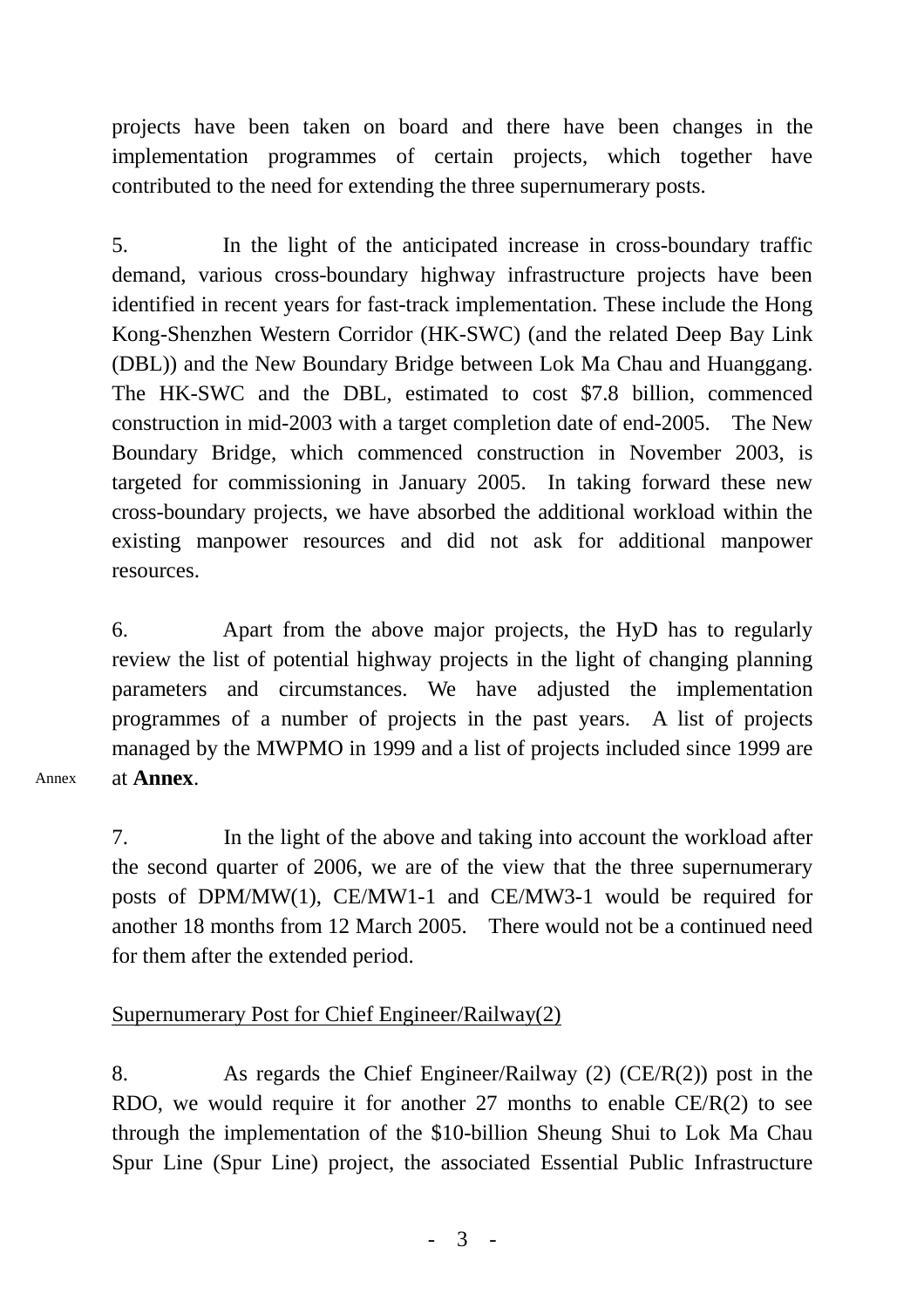Works (EPIW) (estimated to cost \$600 million) and the Public Transport Interchange at the Lok Ma Chau Terminus (estimated to cost \$93 million). All these works are now at their peaks of construction with a target completion date of mid-2007. If not because of the major change in scope of the Spur Line from the original viaduct option to the tunnel option, which consequentially deferred commencement of the construction works by about two years and prolonged the construction period by about one year, the proposed extension of the post would not be required. Having reviewed the workload in the RDO as well as progress of the Spur Line and the associated work, we consider that the extension of the post of CE/R(2) is required for a period of 27 months from 12 March 2005. We have also explained in LC Paper No. CB(1)/466/04-05(04) that we would not be able to redeploy the duties of  $CE/R(2)$  to other officers within the RDO in view of the workload in the years to come. A list of projects handled by the RDO in 1999 and a list of projects included since 1999 are at **Annex**.

Annex

#### **Need for the Permanent Post of Chief Engineer/Technical Services**

9. The post of CE/TS was created in March 1999 on a supernumerary basis for a period of six years. The post was needed for establishing and maintaining a computerised railway planning tool and the necessary data for the continuous planning and updating of the territory's railway developments, and handling all district administration matters on railway development for the whole of Hong Kong, including advising on strategic and regional transport planning studies.

10. The main duty of CE/TS is to establish and maintain a railway development model (the RDS Model) in the RDO. Before the establishment of this supernumerary post in 1999, we had to employ consultants to vet submissions of new railway projects from the two railway corporations. Those submissions included forecasts on patronage and revenue together with financial and economic evaluations of the projects. Since the creation of the post and establishment of the fully computerised railway development model, vetting of consultants' proposals submitted by the two railway corporations, including the station to station travelling pattern and the associated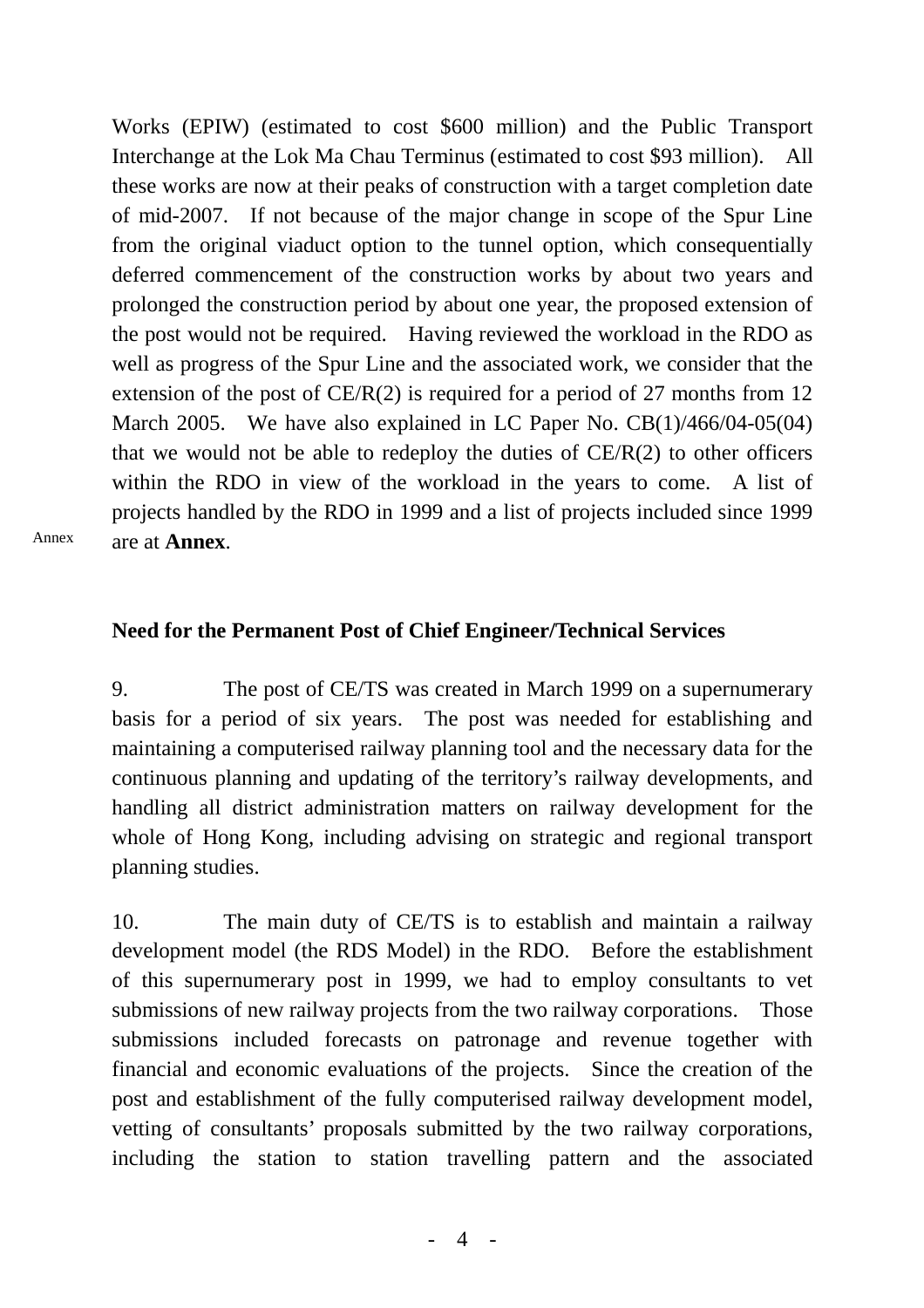infrastructure requirements are all carried out in-house within the RDO. In addition, CE/TS also updates comprehensive railway planning for the whole territory and provides support to the Environment, Transport and Works Bureau (ETWB) on railway policies. The establishment of the CE/TS post reduces our reliance and expenditure on employing consultants for railway studies.

11. We have reviewed the need for a permanent post as requested by Members. We maintain the view that there is a long term need for a permanent CE/TS post. As explained in LC Paper No. CB(1)/466/04-05(04), when we put forward our submission on the creation of the existing supernumerary post to the Establishment Subcommittee (ESC) of the Finance Committee (FC) in March 1999, we proposed to create the post on a supernumerary basis for a period of six years in the first instance. The reason for the arrangement was that while we saw a long term need for the post then, we were mindful that we ought to take into account the experience to be gained in the six-year period and also explore other options, including redeployment of duties upon completion of some of the railway projects.

12. Apart from the benefits of maintaining an in-house computerised railway development model as explained in paragraph 10 above, our policy statement in "Hong Kong Moving Ahead – A Transport Strategy for the Future" published in October 1999 and the Railway Development Strategy 2000 (RDS 2000) published in May 2000 reaffirmed Government's transport policy to use railways as the backbone of Hong Kong's passenger transport. In particular, the RDS 2000 mapped out Hong Kong's \$100-billion railway expansion plan. To facilitate proper planning and implementation of this policy, the professional support from CE/TS is essential.

13. We foresee that about six years from now, while we should have just completed the Kowloon Southern Link, we would still be handling the other projects recommended in the RDS 2000, such as the Sha Tin to Central Link, the West Hong Kong and South Hong Kong Island Line, the Northern Link and the Regional Express Line. There are also a number of long term railway proposals suggested in the RDS 2000, including the North Hong Kong Island Line, the Outer Western Corridor and the East-west Kowloon Link, some of which are still in the conceptual stage. All require careful planning and proper co-ordination. The RDS Model therefore needs to be updated continuously to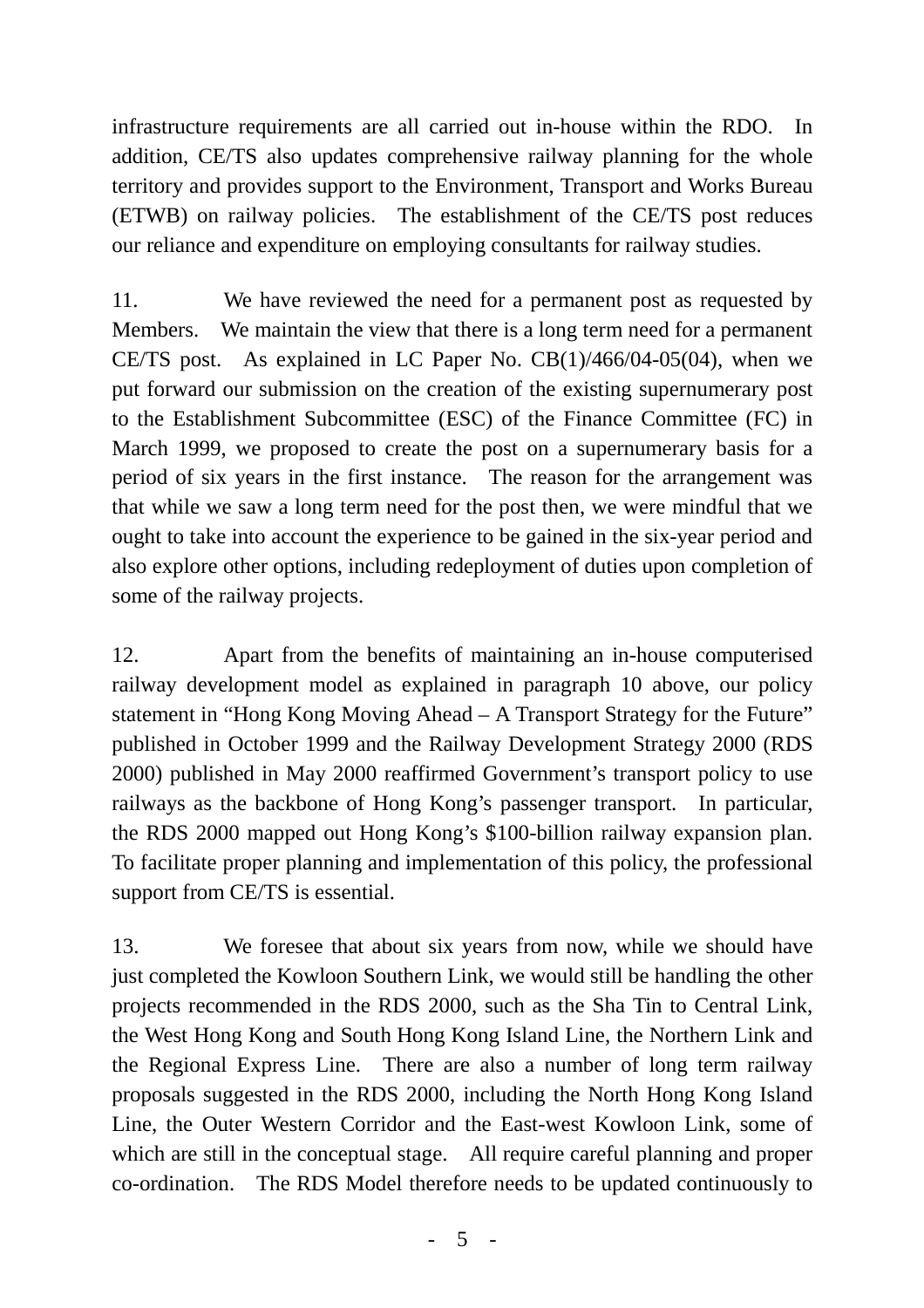take into account changes in the transport and socio-economic environment in Hong Kong. The above long term planning work requires the professional input from the CE/TS. Coupled with the fact it is not possible to redeploy other staff within the RDO to take over the duties of the CE/TS post, we consider that the post is required on a permanent, rather than a supernumerary basis.

14. We are mindful of the need to contain and reduce the size of the directorate establishment. We have made conscious effort to identify the scope for streamlining our organisation structure with a view to achieving greater efficiency and enhancing effective implementation of policies and delivery of services to the public. The amalgamation of the former Civil Engineering Department and Territory Development Department to form the new Civil Engineering and Development Department on 1 July 2004, which made possible a net reduction of nine permanent directorate and 57 non-directorate posts, was our first major step. As approved by FC on 17 December 2004, the merger of the Environment Branch (EB) of the ETWB with the Environmental Protection Department (EPD) will soon be implemented on 1 April 2005. The EB/EPD merger will release four permanent directorate posts, involving a total saving of \$5,499,000 in terms of notional annual salary cost at mid-point or \$8,552,000 in terms of full annual average staff cost. The saving will be more than enough to cover the requirements of the permanent CE (D1) post in the present proposal and the two permanent posts proposed for EPD under the other ESC submission due for consideration at the same ESC sitting on 19 January 2005, involving \$3,868,800 in terms of notional annual salary cost at mid-point or \$5,683,000 in terms of full annual average staff cost.

# **ADVICE SOUGHT**

15. Members are invited to note the contents of this paper.

Environment, Transport and Works Bureau December 2004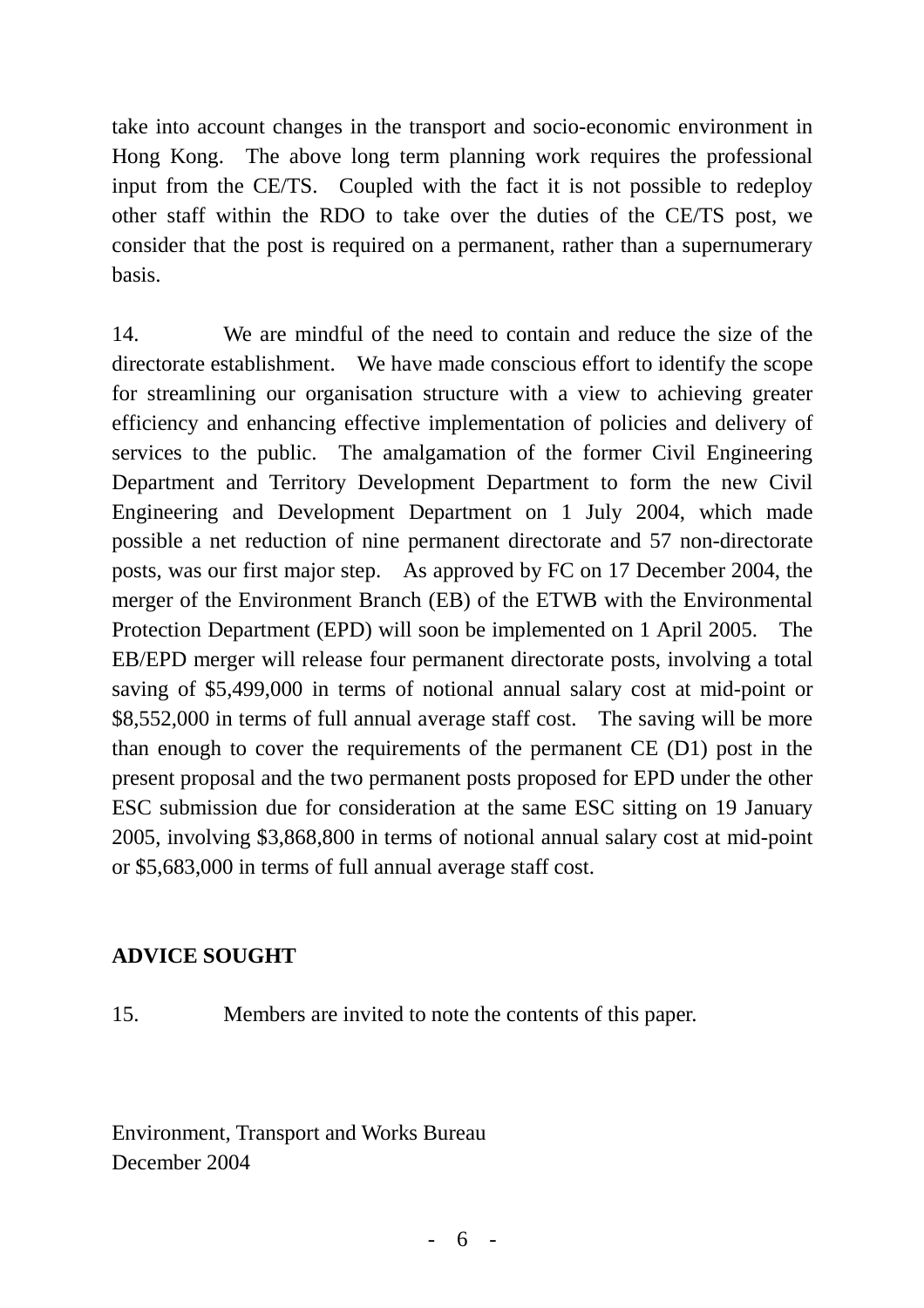#### **Annex**

# **Projects Managed by Highways Department**

### **(I) Highway Projects managed by the MWPMO in 1999**

- *(a) Under construction*
- 1. Route 8 (known as Route 9 in 1999) between Tsing Yi and Cheung Sha Wan
- 2. Route 8 (known as Route 9 in 1999) between Cheung Sha Wan and Sha Tin
- 3. Widening of Yuen Long Highway
- 4. Improvements to Castle Peak Road
- *(b) Under planning*
- 5. Improvements to Tuen Mun Road (under current project title of Reconstruction and Improvement of Tuen Mun Road)
- 6. Widening of Tolo Highway and Fanling Highway (remaining section between Island House and Fanling)
- 7. Central-Wan Chai Bypass and Island Eastern Corridor Link
- 8. Central Kowloon Route
- 9. Gascoigne Road Flyover Widening
- 10. Route 4 (known as Route 7 in 1999) section between Kennedy Town and Aberdeen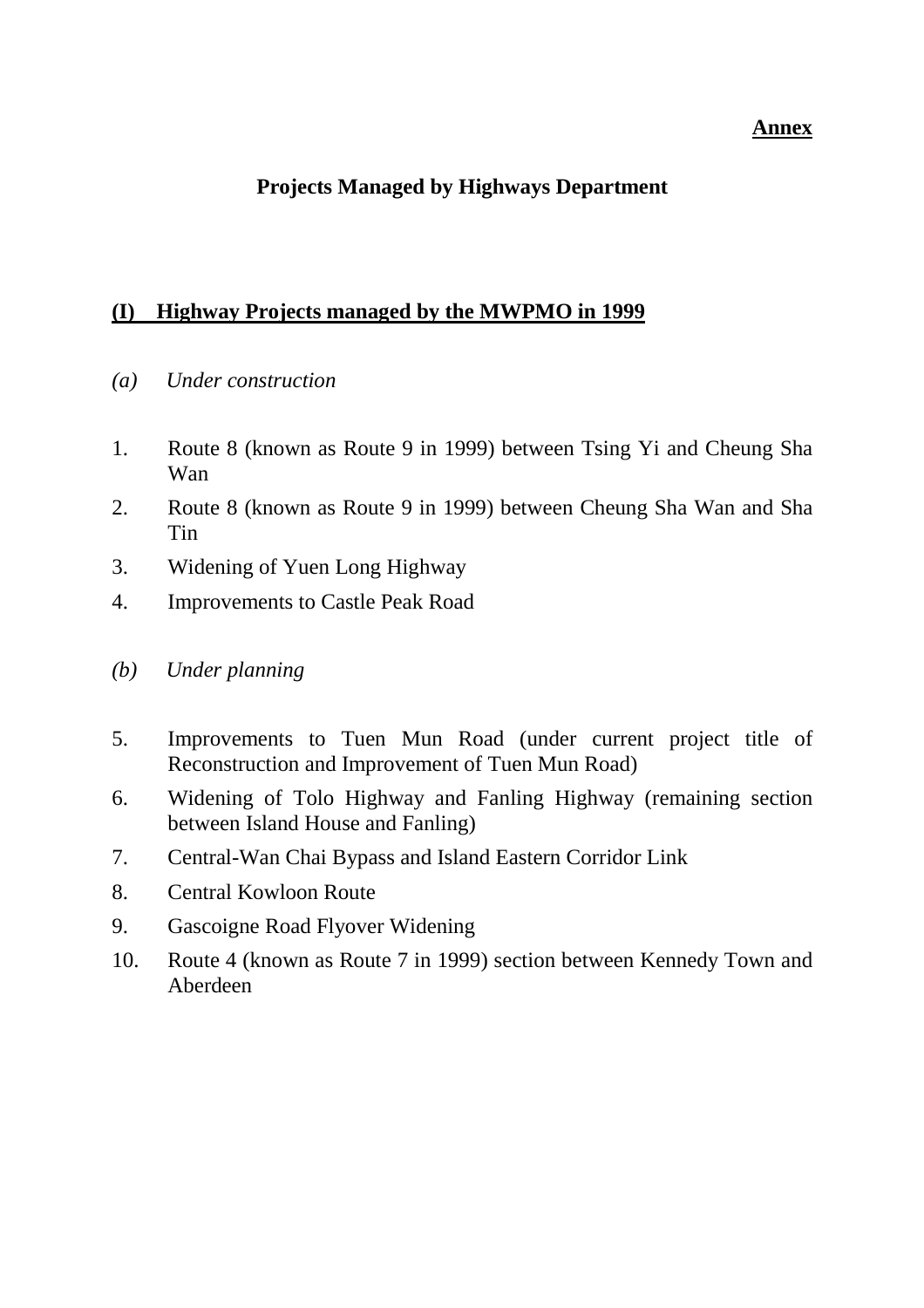# **(II) Highway Projects included since 1999**

- *(a) Under construction*
- 1. Hong Kong Shenzhen Western Corridor
- 2. Deep Bay Link
- 3. New Boundary Bridge between Lok Ma Chau and Huanggang
- 4. Retrofitting of Noise Barriers on Fanling Highway near Choi Yuen Estate and Fanling Centre
- 5. Reconstruction of Causeway Bay Flyover and Widening of Victoria Park Road
- 6. Improvements to Tung Chung Road between Lung Tseng Tau and Cheung Sha
- *(b) Under planning*
- 7. Other Noise Mitigation Projects on Existing Roads
- 8. Improvements to Island Eastern Corridor section between Causeway Bay and North Point

# **(III) Railway Projects handled by the RDO in 1999**

- 1. West Rail
- 2. Tseung Kwan O Extension
- 3. Ma On Shan to Tai Wai Rail Link
- 4. Tsim Sha Tsui Extension
- 5. Sheung Shui to Lok Ma Chau Spur Line